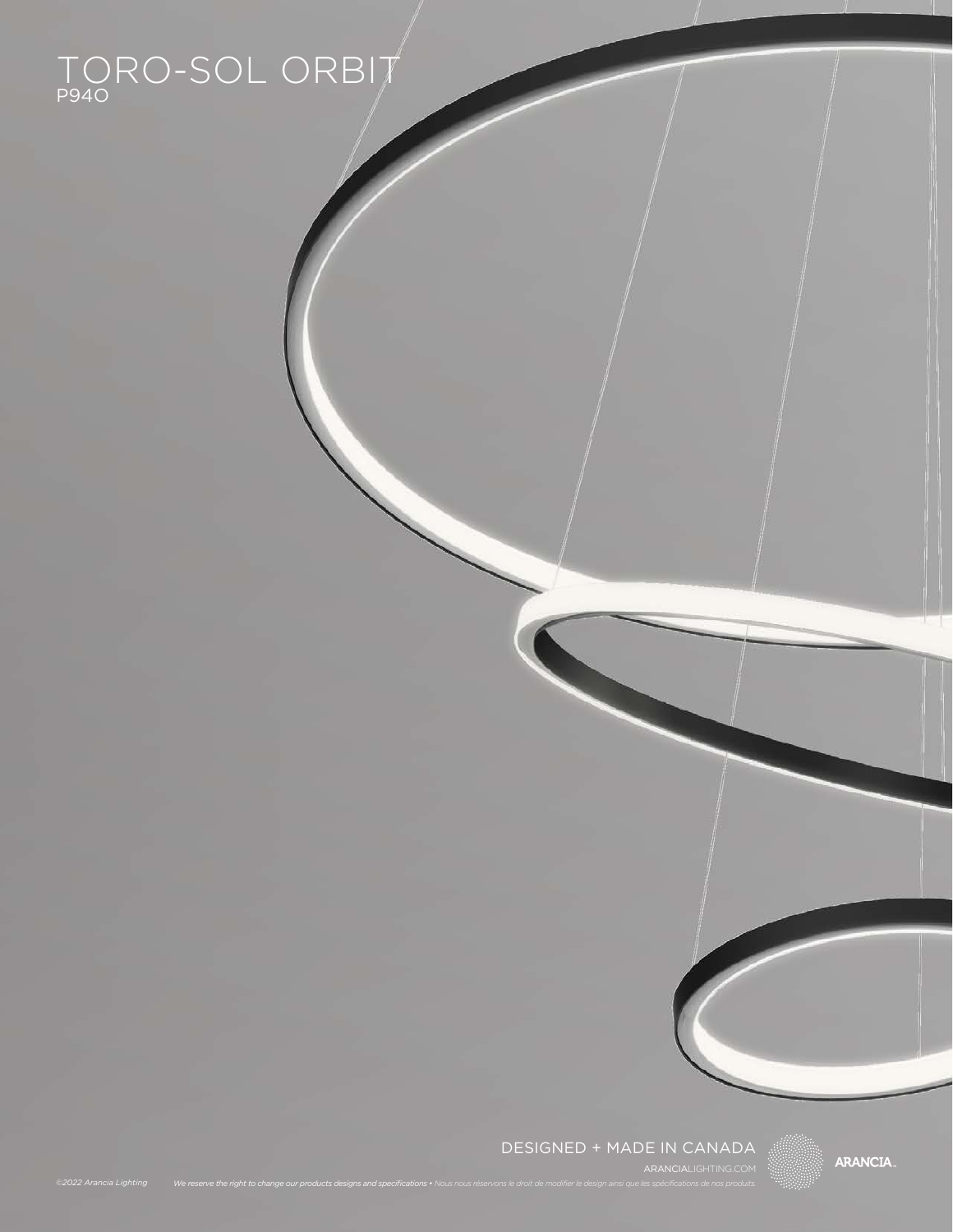# RO-SOL ORBIT P94O

SIZES T2-S4-T6, FINISH -WH-BK • TAILLES T2-S4-T6, FINI -WH-BK

Toro-Sol Orbit is an assembly of multiple luminous suspended rings, that allows you to create your own array of fixtures by combining different sizes, finishes and orientation of the suspended luminous rings.

Toro-Sol Orbite est un assemblage de plusieurs anneaux lumineux suspendus, qui vous donne la possibilité de créer votre propre disposition de luminaires, en combinant différentes tailles, finis et orientations de ces anneaux lumineux suspendus.



\*SIZES T2-S4-T6 DIMENSIONS SHOWN; SEE NEXT PAGES FOR COMPLETE FEATURES, STANDARD DIAMETERS AND SUSPENSION POINTS • DIMENSIONS POUR TAILLES T2-S4-T6 ILLUSTRÉES; VOIR LES PAGES SUIVANTES POUR LES CARACTÉRISTIQUES COMPLÈTES, LES DIAMÈTRES STANDARDS ET LES POINTS DE SUSPENSION.



PROJECT DATE

NOTE TYPE

### PRODUCT CODE • CODE DE PRODUIT

|                                                                                                | MODEL • MODÈLE                                                                                                                                                                                                                                                                                                                                                                                                                                                                                                                                                                                                                                                                                                                                                                                                                                                                                                                                                                                                                                                | P94O |
|------------------------------------------------------------------------------------------------|---------------------------------------------------------------------------------------------------------------------------------------------------------------------------------------------------------------------------------------------------------------------------------------------------------------------------------------------------------------------------------------------------------------------------------------------------------------------------------------------------------------------------------------------------------------------------------------------------------------------------------------------------------------------------------------------------------------------------------------------------------------------------------------------------------------------------------------------------------------------------------------------------------------------------------------------------------------------------------------------------------------------------------------------------------------|------|
|                                                                                                | NOMINAL LUMINAIRE DIAMETER <sup>12</sup> · DIAMÈTRE NOMINAL DU LUMINAIRE <sup>12</sup>                                                                                                                                                                                                                                                                                                                                                                                                                                                                                                                                                                                                                                                                                                                                                                                                                                                                                                                                                                        |      |
| -T2<br>$-T3$<br>-T4<br>$-T5$<br>-T6<br>$-T82$<br>-S2<br>-S3<br>$-S4$<br>$-S5$<br>-S6<br>$-S82$ | TORO 24" - 610mm LED 36V CC 47W 5,300 lm APPROX.<br>TORO 36" - 914mm LED 36V CC 72W 8,000 lm APPROX.<br>TORO 48" - 1219mm LED 36V CC 95W 10,600 lm APPROX.<br>TORO 60" - 1524mm LED 36V CC 120W 12,700 lm APPROX<br>TORO 72" - 1829mm LED 36V CC 144W 15,000 lm APPROX<br>TORO 96" - 2438mm LED 36V CC 190W 21,000 lm APPROX<br>SOL 24" - 610mm LED 36V CC 47W 5,300 lm APPROX.<br>SOL 36" - 914mm LED 36V CC 72W 8,000 lm APPROX.<br>SOL 48" - 1219mm LED 36V CC 95W 10,600 lm APPROX.<br>SOL 60" - 1524mm LED 36V CC 120W 12,700 lm APPROX.<br>SOL 72" - 1829mm LED 36V CC 144W 15,000 lm APPROX<br>SOL 96" - 2438mm LED 36V CC 190W 21,000 lm APPROX.<br><sup>1</sup> CHOSE THREE DIFFERENT RINGS AMONG THE OPTIONS ABOVE. FOR EXAMPLE : T2-S4-T6<br><sup>1</sup> CHOISIR TROIS TYPES D'ANNEAUX PARMI LES CHOIX CI-DESSUS. PAR EXEMPLE : T2-S4-T6<br><sup>2</sup> ALL LUMINAIRE SIZES ARE SHIPPED IN ONE PIECE, VERIFY CLEARANCE AT SITE.<br>PTOUTES TAILLES DU LUMINAIRE SONT EXPÉDIÉES EN UN MORCEAU, S'ASSURER DU DÉGAGEMENT DE<br>L'ACCÈS SUR LE SITE. |      |
|                                                                                                | LIGHT SOURCE • SOURCE LUMINEUSE                                                                                                                                                                                                                                                                                                                                                                                                                                                                                                                                                                                                                                                                                                                                                                                                                                                                                                                                                                                                                               |      |
| -C<br>-N<br>-W<br>-1                                                                           | LED 4000K 90 CRI<br>LED 3500K 90 CRI<br><b>LED 3000K 90CRI</b><br><b>LED 2700K 90CRI</b>                                                                                                                                                                                                                                                                                                                                                                                                                                                                                                                                                                                                                                                                                                                                                                                                                                                                                                                                                                      |      |
|                                                                                                | LUMEN OUTPUT . RENDU LUMINEUX                                                                                                                                                                                                                                                                                                                                                                                                                                                                                                                                                                                                                                                                                                                                                                                                                                                                                                                                                                                                                                 |      |
| -S                                                                                             | STANDARD OUTPUT 8W/FT, WATTAGE AND LUMEN AS PER NOMINAL DIA.<br>SORTIE STANDARD DE 8W/PI, WATTAGE ET LUMEN EN FONCTION DU DIA.                                                                                                                                                                                                                                                                                                                                                                                                                                                                                                                                                                                                                                                                                                                                                                                                                                                                                                                                |      |
| $-R$                                                                                           | REDUCED OUTPUT 4W/FT, WATTAGE AND LUMEN 50% OF NOMINAL DIA.<br>SORTIE RÉDUITE DE 4W/PI, WATTAGE ET LUMEN EN FONCTION DU DIA.                                                                                                                                                                                                                                                                                                                                                                                                                                                                                                                                                                                                                                                                                                                                                                                                                                                                                                                                  |      |
|                                                                                                | <b>MAINS VOLTAGE • VOLTAGE CIRCUIT</b>                                                                                                                                                                                                                                                                                                                                                                                                                                                                                                                                                                                                                                                                                                                                                                                                                                                                                                                                                                                                                        | -U   |
| -U                                                                                             | 120-277V                                                                                                                                                                                                                                                                                                                                                                                                                                                                                                                                                                                                                                                                                                                                                                                                                                                                                                                                                                                                                                                      |      |
|                                                                                                | DIMMING SPECIFICATION . OPTION DE GRADATION                                                                                                                                                                                                                                                                                                                                                                                                                                                                                                                                                                                                                                                                                                                                                                                                                                                                                                                                                                                                                   | -0   |
| -0                                                                                             | 0-10V LED DIMMING . GRADATION DEL 0-10V                                                                                                                                                                                                                                                                                                                                                                                                                                                                                                                                                                                                                                                                                                                                                                                                                                                                                                                                                                                                                       |      |
|                                                                                                | <b>CABLE LENGTH • LONGUEUR DES CABLES</b>                                                                                                                                                                                                                                                                                                                                                                                                                                                                                                                                                                                                                                                                                                                                                                                                                                                                                                                                                                                                                     |      |
| $-C10$<br>-CXX                                                                                 | STANDARD LENGTH OF 10'-0" . GRANDEUR STANDARD DE 10'-0"<br>CUSTOM LENGTH SPECIFY IN BOX (IN FEET) · GRANDEUR SUR MESURE<br>INDIQUER DANS LA CASE (EN PIED)                                                                                                                                                                                                                                                                                                                                                                                                                                                                                                                                                                                                                                                                                                                                                                                                                                                                                                    |      |
|                                                                                                | INNER RING FINISH* • FINI DE L'ANNEAU INTÉRIEUR                                                                                                                                                                                                                                                                                                                                                                                                                                                                                                                                                                                                                                                                                                                                                                                                                                                                                                                                                                                                               |      |
| -BL<br>-BK<br>-BR<br>$-CR^*$<br>-GN<br>-RD<br>-WH<br>-MG<br>-PB<br>-YL<br>$-SP$                | BLUE POWDER COATED • FINI POUDRE BLEU • RAL 5005<br>BLACK POWDER COATED . FINI POUDRE NOIRE<br>ANODIZED DARK BRONZE EFFECT. EFFET ANODISÉ DE BRONZE SOMBRE<br>CHROME PLATED* · PLAQUÉ CHROME*<br>GREEN POWDER COATED . FINI POUDRE VERT . RAL 6017<br>RED POWDER COATED • FINI POUDRE ROUGE • RAL 3002<br>WHITE POWDER COATED . FINI POUDRE BLANCHE<br>METALLIC GREY POWDER COATED • FINI POUDRE GRIS MÉTALLIQUE<br>PEARL BEIGE POWDER COATED • FINI POUDRE BEIGE NACRÉ • RAL 1035<br>YELLOW POWDER COATED • FINI POUDRE JAUNE • RAL 1003<br>CUSTOM, SPECIFY IN BOX • SUR MESURE, INDIQUER DANS LA CASE<br>* CONSULT FACTORY FOR CHROME FINISH • CONTACTER L'USINE POUR<br>LE FINI CHROME                                                                                                                                                                                                                                                                                                                                                                     |      |
|                                                                                                | OUTER RING FINISH* • FINI DE L'ANNEAU EXTÉRIEUR*                                                                                                                                                                                                                                                                                                                                                                                                                                                                                                                                                                                                                                                                                                                                                                                                                                                                                                                                                                                                              |      |
| -BL<br>-BK<br>-BR<br>$-CR^*$<br>-GN<br>-RD<br>-WH<br>-MG<br>-PB<br>-YL<br>-SP                  | BLUE POWDER COATED • FINI POUDRE BLEU • RAL 5005<br>BLACK POWDER COATED • FINI POUDRE NOIRE<br>ANODIZED DARK BRONZE EFFECT• EFFET ANODISÉ DE BRONZE SOMBRE<br>CHROME PLATED* · PLAQUÉ CHROME*<br>GREEN POWDER COATED . FINI POUDRE VERT . RAL 6017<br>RED POWDER COATED • FINI POUDRE ROUGE • RAL 3002<br>WHITE POWDER COATED • FINI POUDRE BLANCHE<br>METALLIC GREY POWDER COATED • FINI POUDRE GRIS MÉTALLIQUE<br>PEARL BEIGE POWDER COATED • FINI POUDRE BEIGE NACRÉ • RAL 1035<br>YELLOW POWDER COATED . FINI POUDRE JAUNE . RAL 1003<br>CUSTOM, SPECIFY IN BOX . SUR MESURE, INDIQUER DANS LA CASE                                                                                                                                                                                                                                                                                                                                                                                                                                                       |      |

\* CONSULT FACTORY FOR CHROME FINISH • CONTACTER L'USINE POUR LE FINI CHROME

\*\*CANOPY LID COLOR MATCHES THE OUTER RING COLOR UNLESS OTHERWISE SPECIFIED • À MOINS D'INDICATION CONTRAIRE, LA COULEUR DU COUVERCLE DU PAVILLON EST LA MÊME QUE CELLE DE L'ANNEAU EXTÉRIEUR

PAGE 2



©2022 Arancia Lighting *V.3.2 -2022-06*

ARANCIALIGHTING.COM • DESIGNED + MADE IN CANADA

*We reserve the right to change our products designs and specifications • Nous nous réservons le droit de modifier le design ainsi que les spécifications de nos produits.*